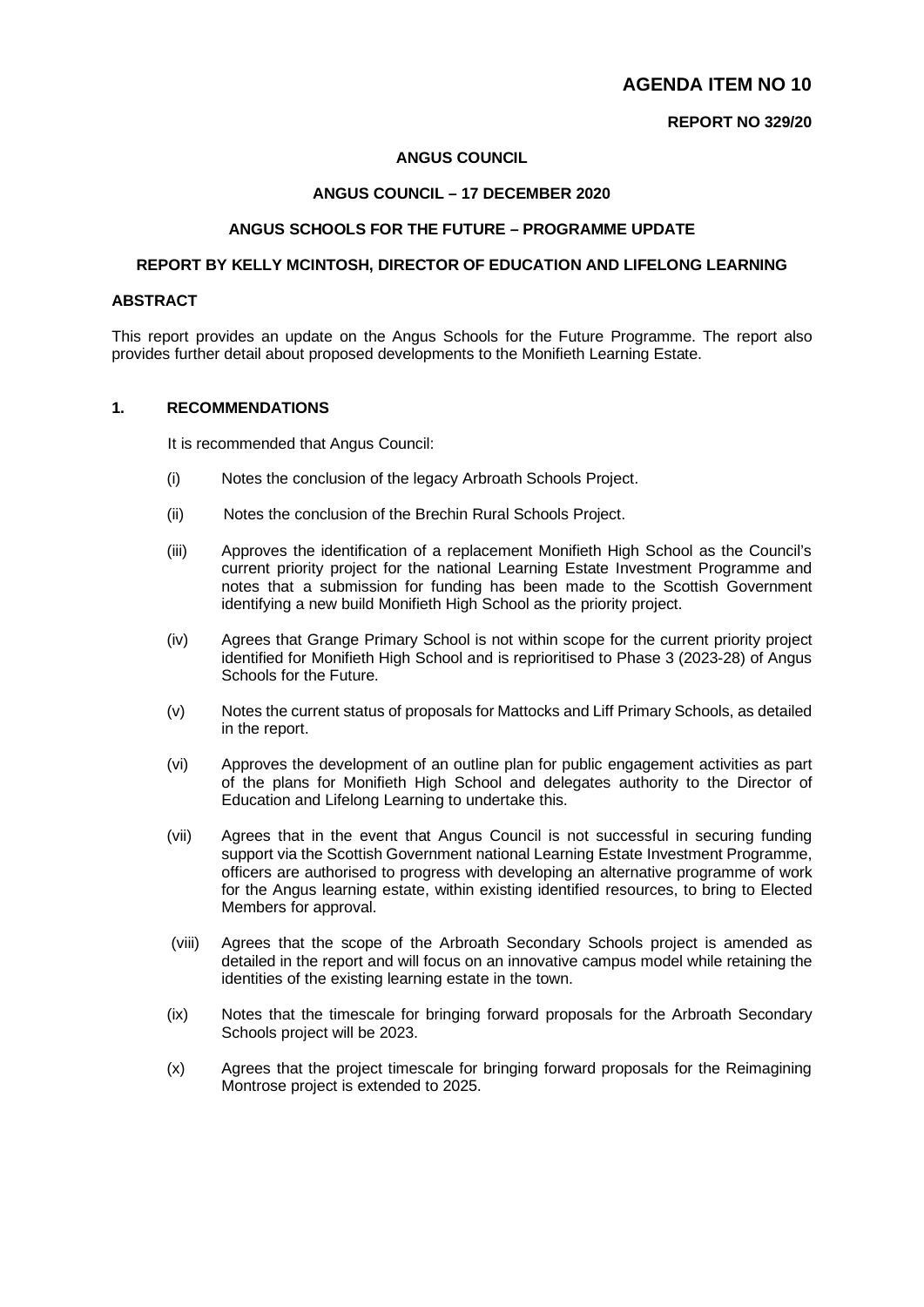## **2. ALIGNMENT TO THE ANGUS LOCAL OUTCOMES IMPROVEMENT PLAN/CORPORATE PLAN**

This report contributes to the following local outcome contained within the Angus Local Outcomes Improvement Plan and Locality Plans:

The best start in life for children

#### **3. BACKGROUND**

- 3.1 In January 2018 Angus Council approved Item 3, [Report 36/18](http://www.angus.gov.uk/sites/angus-cms/files/2018-01/36_0.pdf) The School Investment Strategy 2017-2047, which set out proposals for addressing the needs of Angus schools over a 30 year period. Exploration of options for the Brechin Rural Schools was identified as the first priority project.
- 3.2 Statutory Consultation began in February 2018 on proposals to close Stracathro Primary School. On 10 May 2018 it was agreed that consultation on the closure would cease. Angus Council formalised the decision not to close Stracathro Primary School on 07 February 2019. Report [35/19](https://www.angus.gov.uk/sites/default/files/2019-01/35_0.pdf) refers.
- 3.3 In September 2018 Angus Council approved the recommendation to close Lethnot and Tarfside Primary Schools (Report[s 282/18](https://www.angus.gov.uk/sites/default/files/2018-09/282.pdf) and [283/18](https://www.angus.gov.uk/sites/default/files/2018-09/283.pdf) refer). This recommendation was made following the completion of Statutory Consultation. In line with the Schools (Consultation) (Scotland) Act 2010 these decisions were referred to Scottish Ministers for consideration. Consent to implement the closures was received in November 2018 and both schools were formally closed on 16 November 2018.
- 3.4 In September 2018 Angus Council also agreed that an extension would be progressed at Edzell Primary School. Repor[t 281/18](https://www.angus.gov.uk/sites/default/files/2018-09/281.pdf) refers.
- 3.5 The second priority identified in Report 36/18 was to undertake an options appraisal exercise for Monifieth High School and all Monifieth cluster primary schools. Initial options were agreed in April 2018 [\(Report 130/18](http://www.angus.gov.uk/sites/angus-cms/files/2018-04/130.pdf) refers) and then amended in June 2018 (Report [189/18](https://www.angus.gov.uk/sites/angus-cms/files/2018-06/189.pdf) refers). A programme of informal consultation on Option 6 - the potential development of a Tri-Council 2- 18 joint integrated community learning campus - began in January 2019 (Report [36/19](http://www.angus.gov.uk/sites/angus-cms/files/2019-01/36.pdf) refers). In September 2019 Angus Council agreed that Option 6 had been fully explored and would not progress. Options 3 and 5 were identified as the priorities for further investigation [\(Report](https://www.angus.gov.uk/sites/default/files/2019-09/285.pdf)  [285/19](https://www.angus.gov.uk/sites/default/files/2019-09/285.pdf) refers).
- 3.6 Report 36/18 also identified two other priorities to be taken forward in the phase 2019-23. These were agreed as 'Reimagining Montrose' and a further examination of school provision in Arbroath. It was agreed that this would include consideration of establishing a single secondary school campus, integrated with Dundee & Angus College. A number of other primary schools are identified for review later in this phase.
- 3.7 In addition to the Angus Schools for the Future programme, Angus Council also has an established 'Arbroath Schools Project' which is focused on primary school provision in the town and surrounding areas. The approved phases of this project are now nearing completion and an update is provided below.

#### **4. Current Position**

#### *Arbroath Schools Project*

- 4.1 As noted above, Angus Council has an established Arbroath Schools Project. All previously approved projects have reached, or are nearing, completion. These are:
	- Phase 1 Replacement of Timmergreens and Warddykes Primary Schools (2016)
	- Phase 2/3A Replacement of Ladyloan and Muirfield Primary Schools (2019)
	- Phase 2/3A Abbeyview Campus to replace Hayshead and St Thomas Primary Schools (2020)

Abbeyview Campus opened in February 2020. Some works are still progressing at the site, including the demolition of the former Hayshead Primary School. These works are due to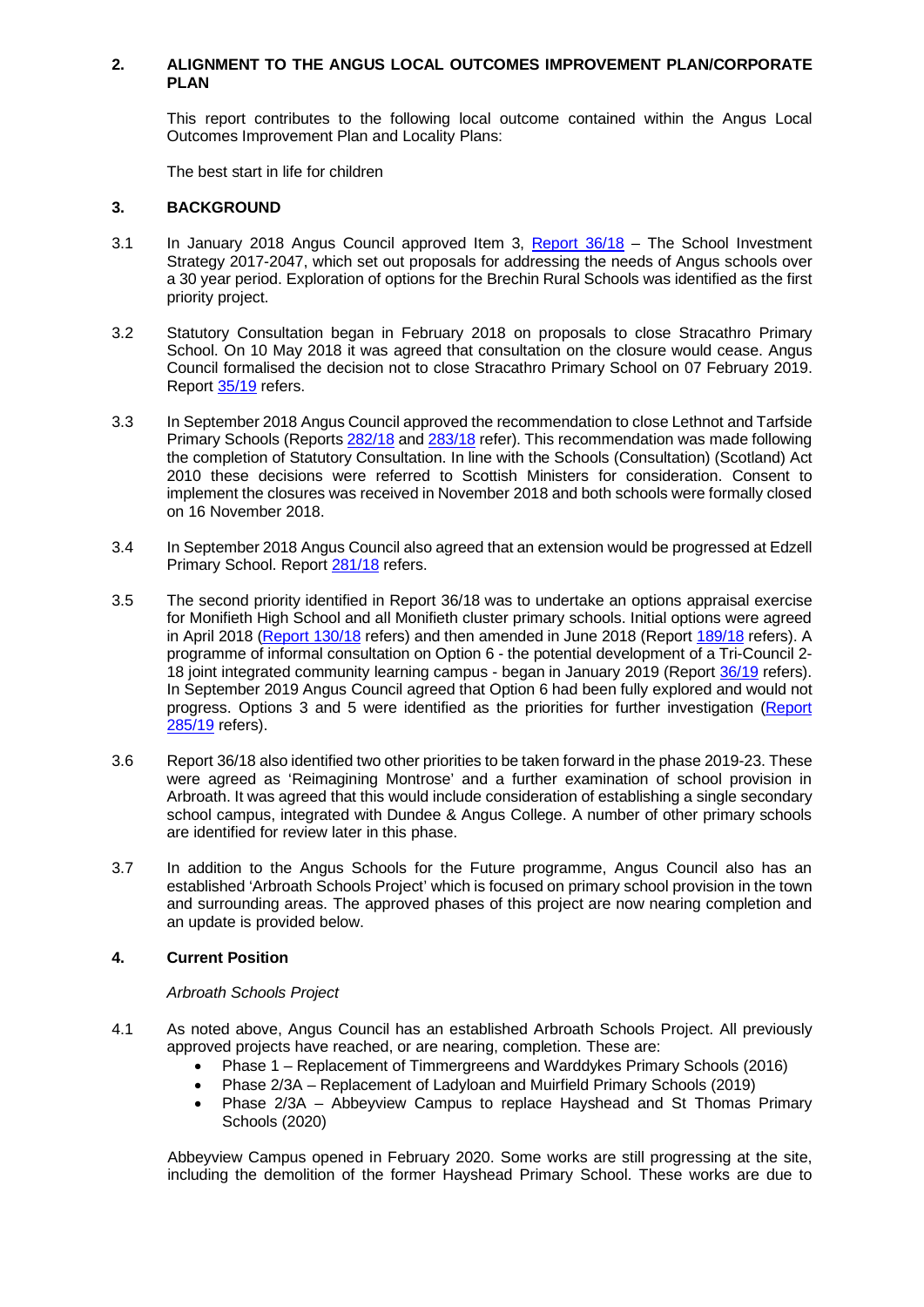complete in December 2020. The disposal of the former St Thomas site is to be progressed by the Estates Team within the Assets Service.

4.2 All remaining Arbroath primary schools are now fully incorporated into Angus Schools for the Future programme and have been prioritised for review as set out in Report 36/18

#### *Brechin Rural Schools*

- 4.3 The remaining 'live' element of the Brechin Rural Schools project is the completion of the extension to Edzell Primary School. A temporary classroom unit has been in place since January 2019 to allow a full decant while construction progresses. Work was initially scheduled for completion during Summer 2020 but has been delayed due to the impact of the Covid-19 pandemic. Formal construction is complete and the extended school is scheduled to reopen in December 2020.
- 4.4 The temporary classroom unit will be relocated to Monifieth High School in early 2021. Further minor works will continue at Edzell to restore the school grounds.
- 4.5 A saving of £150,000 was identified in the Council's Change Programme in relation to the Brechin Schools Project. This saving was delivered in financial year 2020/21.

## *Monifieth Options Appraisal*

- 4.6 In April 2018 Angus Council approved Item 11 Monifieth Cluster Schools Options Appraisal. At that time it was noted that:
	- 1) Monifieth High School is operating at maximum capacity and school roll projections indicate this will continue until at least 2023.
	- 2) Mattocks Primary School is operating close to maximum capacity and is projected to continue to do so until at least 2023.
	- 3) Monifieth High School and Liff Primary School are assessed as grade 'C' for Suitability.
	- 4) Monifieth High School and Grange Primary School have combined outstanding planned maintenance in the region of £1.7m.

The rationale for the Monifieth Options Appraisal remains as previously stated.

- 4.7 The Council's Capital Projects Team has investigated a series of options to carry out improvements to Monifieth High School and potentially provide community and/or primary school provision. Previous estimated costs have ranged from £21.1 million for an extension and refurbishment to £66.2million for an all-through community campus to incorporate Monifieth High School and Grange Primary School.
- 4.8 The information in this study was used to inform amendments to the Council's Financial Plan. As agreed as part of the budget setting process for 2020/21, an initial projected budget of £45million was incorporated within the Financial Plan to take forward a new build secondary school for Monifieth High School and explore the feasibility of two potential smaller projects at Liff and Mattocks Primary Schools. As part of this process it was also noted that Scottish Government funding would be required to off-set the capital investment.
- 4.9 The current Learning Estate Strategy for Scotland was launched in September 2019 alongside the first phase of the Learning Estate Investment Programme (LEIP). All local authorities are eligible to benefit from the LEIP and seek support to sustain and improve the condition of their learning estates. Under a shared funding approach, councils must provide commitment to deliver a new / refurbished facility that will achieve and maintain A or B grades for Condition over a minimum period of 25 years. An outcome-based funding model has been agreed which provides funding to councils on the achievement of agreed targets in relation to condition, energy efficiency, digital and economic growth. The premise of the funding is on a 50:50 'like for like' basis to support delivery of these outcomes.
- 4.10 At the last council building survey (2019) and Scottish Government School Estate return (2020), Monifieth High School was graded 'B' for Condition with £1m of identified maintenance required. An independent Building Surveyor, Thomson Gray, have since been commissioned through Hub East Central Scotland to review our surveys and undertake an updated condition survey.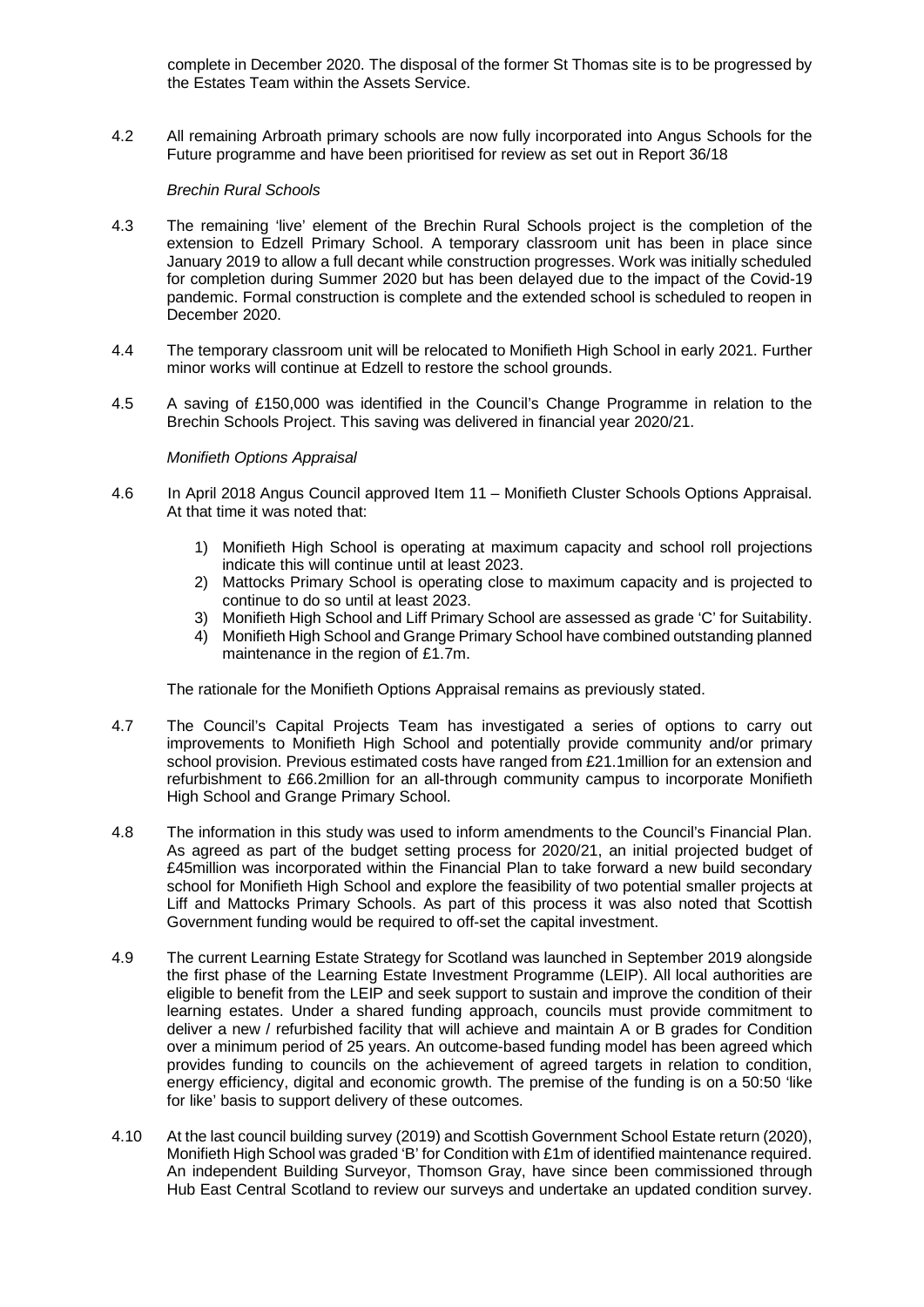The outcome of this survey recommends that the required maintenance works extend to £4- 5million. The report also indicates that the building is now likely to be a 'C' for Condition. This is significantly higher than current identified works. In summary these issues include:

- Ceilings throughout requiring replacements;
- Decoration required throughout the building;
- Replacements to internal doors and ironmongery;
- Replacements to remaining original windows;
- Potential replacements of electrical and mechanical systems in the school
- 4.11 Thomson Gray have also investigated the feasibility of refurbishment and new build options. This work has indicated that the limitations of the existing building which contribute to the current 'C' grade for Suitability may not be fully addressed by an extension / refurbishment. In summary these issues are:
	- Physical limitations to the existing structure including floor to ceiling heights and opportunities to produce natural light;
	- Accessibility concerns including changes in level and layout;
	- Limitation of existing fabric to introduce a fully modernised services solution;
	- Feasibility of addressing all the Scottish Government Programme Targets and Funding Conditions relating to the performance of the building, specifically energy consumption and ventilation strategy.
- 4.12 In September 2020 all local authorities were asked to provide an update to Scottish Government on their learning estate plans and to identify priority projects for consideration for funding from the LEIP. In light of the available information, a submission has been made for Angus Council identifying a new build Monifieth High School as the priority project. The current estimated cost range of the project is £47-50million. This revised estimate is based on a square metre basis using established metrics. This will be subject to change as the project design stage progresses. A copy of the submission was made available to Members as an Information Schedule to the Children and Learning Committee on 17 November 2020. [Report 275/20](https://www.angus.gov.uk/media/agenda_item_no_5_report_no_27520_information_report_for_the_period_8_september_2020_to_3_november_2) refers.
- 4.13 It is noted that the current proposals for Monifieth High School do not include provision for Grange Primary School to be incorporated into a new build secondary school. The inclusion of Grange in the initial Options Appraisal was based on the level of outstanding maintenance at the school and the potential opportunity for reduced costs if a replacement was taken forward as part of a campus model. However, in terms of overall prioritisation for Angus Schools for the Future, Grange Primary School is ranked  $24<sup>th</sup>$  and, while the outstanding maintenance remains high, it is comparable to other schools of a similar size, most notably Lochside in Montrose. The cost of including Grange Primary School in a new campus would be in the region of an additional £10m. As Grange Primary School is currently rated B for Condition, this element of a project may not be eligible for funding from the LEIP. The Council would therefore require to meet all capital and ongoing revenue costs associated with this element of an All-Through Campus. This report recommends that Council agrees that Grange Primary School is not within scope for the current priority project identified for Monifieth High School and is reprioritised to Phase 3 of Angus Schools for the Future. Further detail on the proposal for the re-prioritisation of Grange Primary School is set out in section 5 below.
- 4.14 Community engagement and consultation will be key to taking forward the plans for Monifieth High School. While there will be no requirement for statutory consultation, the same principles will be followed. At an early stage we will identify our key stakeholders. These will include, children and young people, parents / carers, staff and the wider community. The initial phase of the consultation will focus on the design principles and what should or should not be included in a new school. This will develop into further stages of consultation looking at potential designs and settling on a final proposal. In recognition of the ongoing pandemic, we will review how we carry out this engagement. It may not be possible to engage with the public in the way we have previously. That being the case, we will explore digital alternatives for delivery. Assuming approval by Angus Council, a detailed consultation plan will be developed and progressed from January 2021.
- 4.15 In terms of Mattocks Primary School, an initial feasibility study was commissioned in 2018. This concluded that there was sufficient space for an extension onto the existing building. An initial, budget estimate indicated this could cost in the region of £1.2 - 1.5m for an extension and the refurbishment of the existing building. While no detailed work has been carried out on this proposal, it is noted that pressures on the school roll remain in place at Mattocks. At the time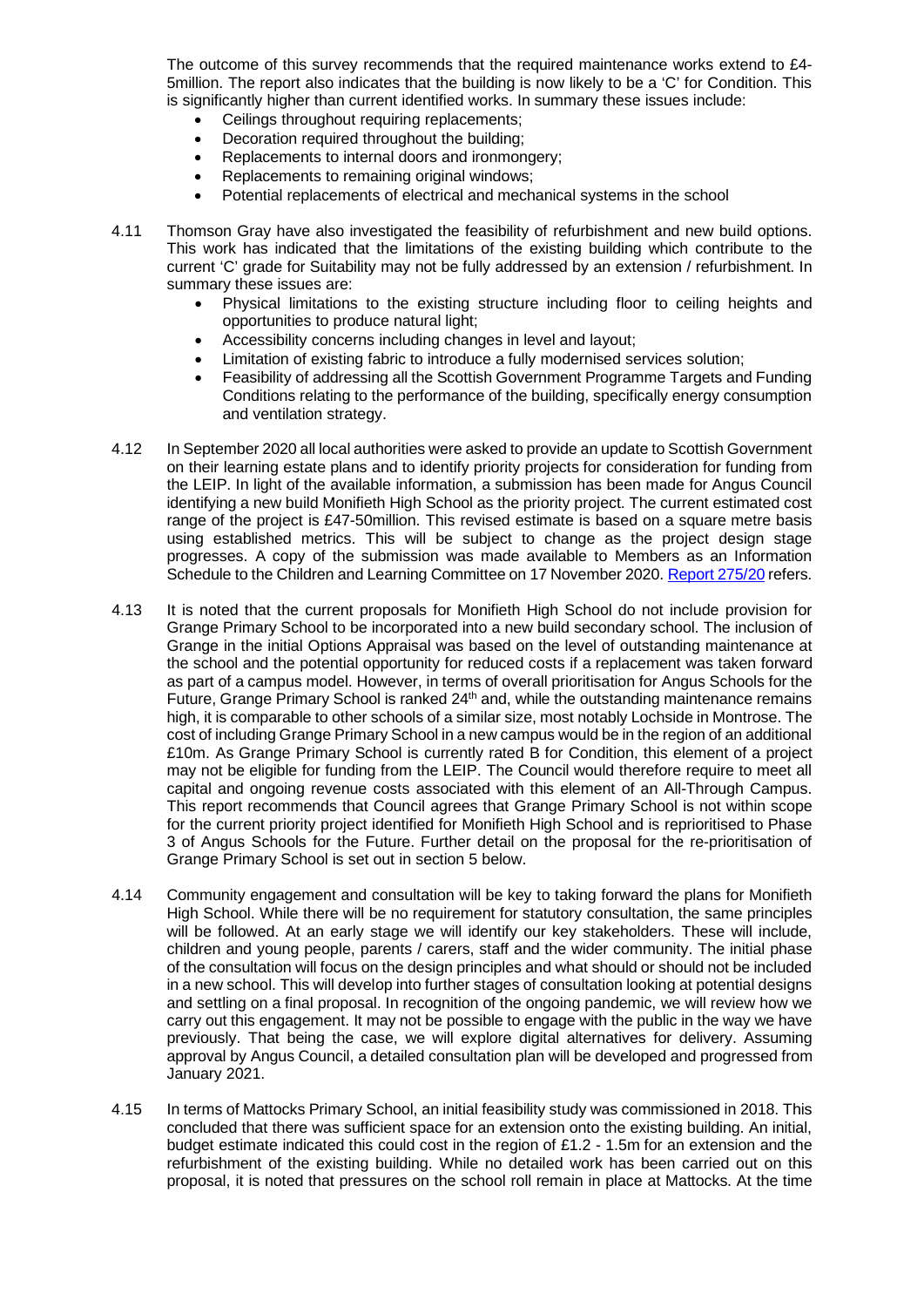of writing the school is almost at the maximum capacity of 75 children and there is currently a cap on the school roll to preserve places for in-catchment children. Projections indicate the roll at Mattocks will reach between 78 and 80 children in all years 2023-27. It should be noted there is some uncertainty for the projections beyond 2023. A number of variables could result in the eventual roll being reduced, including Primary 1 deferrals and movement in and out of the catchment area.

- 4.16 It was anticipated that developers' contributions may have been available to partly off-set some of the cost of an extension however no substantial planning applications have been received at this time. Full costs associated with any future extension would therefore need to be met through Council capital funding and considered in the context of affordability for Angus Council.
- 4.17 There are several potential options available to address capacity issues as Mattocks. As well as an extension there are legal options including a review of Angus Council's admissions procedures or a review of the catchment area. A detailed consideration of all the available options for Mattocks will be taken forward during this phase of Angus Schools for the Future and completed by the end of 2023. It should be noted that there may be a requirement to undertake Statutory Consultation as part of this process.
- 4.18 The 2018 feasibility study also explored high level options for a refurbishment and extension at Liff Primary School. The main rationale would be to address the school's current 'C' rating for Suitability. One innovative option would involve an extension to the existing main teaching block to incorporate the gym hall, social space and early years provision. The remaining listed building could then potentially be redeveloped. This idea is very much at a conceptual stage and requires further development. There is currently no dedicated budget to take forward works at Liff. A detailed consideration of the available options for Liff Primary School, including affordability, will be progressed during this phase of Angus Schools for the Future brought back prior to the end of 2023.

## *Monifieth Options - Resourcing and Governance*

- 4.19 A project board will be established for the Monifieth Options Appraisal , with representation from key council services. Terms of reference and other project documentation will be developed as work progresses.
- 4.20 The Council's Capital Projects Team will lead in the commissioning of professional and construction services relating to the development of the design and technical aspects of the project. This is the same approach as taken for the Arbroath Schools Projects, Brechin Community Campus and Forfar Community Campus. Update reports will be brought back to Angus Council as required.

#### *Arbroath Secondary Schools*

- 4.21 An initial feasibility study, commissioned in 2018, looked at options for development of the secondary estate across the town. While initially considering the development of a single integrated facility, we are now focusing on an innovative campus approach which retains the existing schools and builds on our partnership with Dundee & Angus College.
- 4.22 This amended scope links closely with the One Public Estate agenda. Officers from across the Council, including the Education and Communities Directorates, have participated in a series of One Public Estate workshops looking at the location of, and access to, services in the town. Although at an early stage of development, the revised scope for the Arbroath Secondary Schools project fits with our vision of a whole town approach to learning and a further integration of the college within the curriculum. As part of this work we will seek to engage with local communities and will determine any requirement to undertake formal consultation as set out in the Schools (Consultation) (Scotland) Act 2010. No detailed plans are available at this time. Officers intend to bring proposals to Elected Members prior to the end of 2023, as set out in section 5 below.

#### *Reimaging Montrose*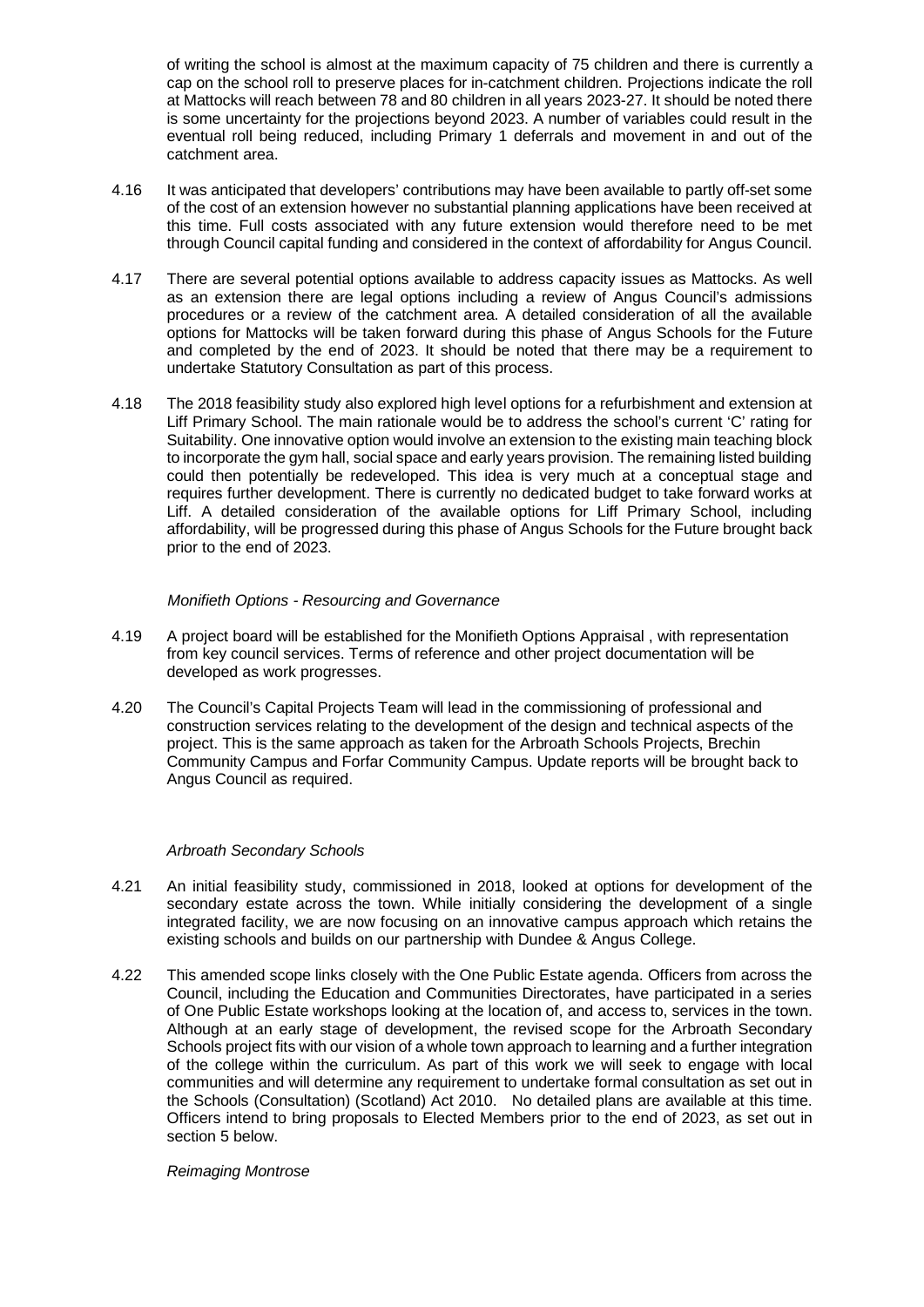- 4.23 Angus Council has previously agreed to prioritise the reimagining of the learning estate in Montrose. Some initial high-level work has been completed on this project, although at this stage there are no clear proposals to progress. Linking closely to the development of the local Place Plan, our vision is for a Montrose where all learning services are brought together and aligned more effectively across settings to meet the needs of the wider community.
- 4.24 Through our strategic partnership with Hub East Central Scotland we have had engagement with Professor Stephen Heppell to explore opportunities in the town. At our 'Places for Learning' event in 2019 we identified our vision as:

'We want a Montrose which makes more of what we already have, to create a place where everything is learning.'

- 4.25 A temporary project officer was appointed for academic session 2019-20. The postholder focused on developing a toolkit for informal engagement in Montrose and completed a series of engagement events with learners. Good links were built with school communities and the events have provided excellent feedback which will help us to take the project forward in the future. A planned series of engagement events for parents / carers were unable to progress due to the Covid-19 pandemic.
- 4.26 The proposal is now to continue developing these plans in conjunction with the wider Place agenda. As well as looking at the existing learning estate, this will involve consideration of other public buildings in the town and strengthening links with key industry partners. As part of this work we will seek to engage with local communities and will determine any requirement to undertake formal consultation as set out in the Schools (Consultation) (Scotland) Act 2010. To allow for a full development of these ideas we are seeking an amendment to the previously agreed timescale of this projects as set out in section 5 below.

## **5. Proposals**

- 5.1 Angus Council is asked to note that the Arbroath Schools Project is now concluded.
- 5.2 With the conclusion of Edzell extension, all identified priority projects in the Brechin Rural Cluster have now been completed. Angus Council is asked to note that this element of the Angus Schools for the Future Programme is complete.
- 5.3 Angus Council is asked to approve the identification of a replacement of Monifieth High School as the Council's current priority project for the national Learning Estate Investment Programme. If Angus Council does not approve this proposal, it is proposed that officers are authorised to progress with developing an alternative programme of work for the Angus learning estate. Recommendations would then be brought back to Angus Council for consideration in the course of 2021.
- 5.4 Phase 3 of Angus Schools for the Future (2023-28) focuses on schools that have a Suitability rating of C, relatively high occupancy rates and / or significant planned maintenance requirements. Angus Council is asked to agree that Grange Primary School is not included in the proposals for Monifieth High School and is re-prioritised to Phase 3 of Angus Schools for the Future.
- 5.5 Angus Council is asked to note the current status of proposals for Mattocks and Liff Primary Schools.
- 5.6 Angus Council is asked to approve the development of an outline plan for public engagement and consultation in relation to Monifieth High School.
- 5.7 It is noted that plans for Monifieth High School are dependent on securing Scottish Government funding support. In the event that Angus Council is not successful in securing this funding through the current phase, it is proposed that officers are authorised to progress with developing an alternative programme of work for the Angus learning estate within existing identified resources. This may result in the further delay of future projects, including Arbroath and Montrose, to allow re-allocation of resources. Recommendations, including the ability to bid for future Scottish Government funding, would be brought back to Angus Council for consideration in the course of 2021.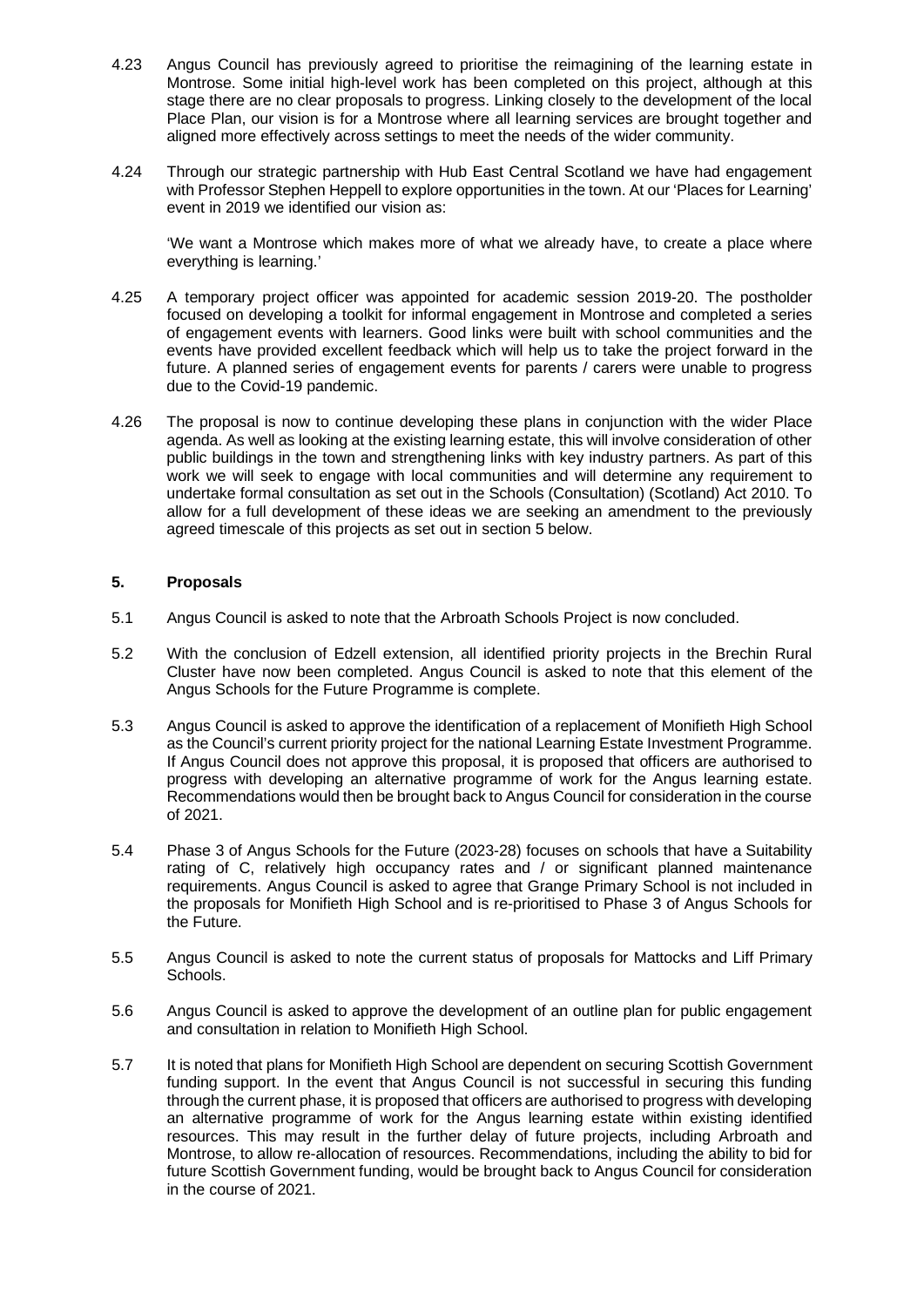- 5.8 Angus Council is asked to agree that the scope of the Arbroath Secondary Schools project is amended and will focus on an innovative campus model while retaining the identities of the existing learning estate in the town.
- 5.9 Angus Council is asked to note that the timescale for bringing forward proposals for the Arbroath Secondary Schools project is 2023.
- 5.10 Angus Council is asked to agree that the project timescale for bringing forward proposals for the Re-imagining Montrose project is extended to 2025.

## **6. FINANCIAL IMPLICATIONS**

- 6.1 The funding mechanism for the Learning Estate Investment Programme is as follows:
	- 1) There will be £2bn investment in the Scottish learning estate. This will comprise £1bn from Scottish Government and £1bn match funding from local authorities.
	- 2) Funding is on a fully revenue based model. This means Local Government must fund the upfront capital investment required to build and improve schools. The Scottish Government will provide revenue funding to local authorities, to support their proportion of the funding over a 25-year period to meet facilities management and life cycle maintenance costs and the achievement of other agreed upon outcomes. Other revenue costs of supporting the school will be met by the local authority without funding support, eg teachers and non-domestic rates.
	- 3) The focus nationally is on improving and maintaining schools at Category A and B for Condition and Suitability.
- 6.2 The council's current Capital Plan includes a sum of £45m for the Monifieth Cluster Options project of which 50% (£22.5m) was assumed to come from Scottish Government /SFT funding support. Of the Council's assumed share (£22.5m) only £10m is currently "funded" as part of the Council's 5 year capital plans with the remaining £12.5m being "below the line" on the Council's capital projects priority model. This position will be reviewed and updated as part of preparing the Capital Plan for the period 2020-2025 and setting the 2021/22 Capital Budget. Based on the latest cost estimate for Monifieth, a priority bid for £52.1m (gross) has been submitted for consideration through the 2021/22 budget process. This along with the potential for Scottish Government funding will be considered as part of the budget setting process. A project costing £52.1m will not be affordable to the Council without support through the Learning Estate Investment Programme.
- 6.3 As noted, a bid has been made for funding from the Learning Estate Investment Programme. At the time of writing the outcome of this bid is not known.
- 6.4 There are developers' contributions associated with the Monifieth locality which may potentially be utilised towards the funding of a new build Monifieth High School to increase the school capacity. An investigation is required as to the exact legal terms of these and how they can be utilised. An allowance has also been made towards the funding of Early Years provision within a new Monifeith High School, to serve the wider community in the town. This is already identified on the Financial Plan.

## **7. OTHER IMPLICATIONS**

- 7.1 As noted in the report, future proposals may require Angus Council to carry out one or more Statutory Consultations under the terms of the Schools (Consultation) (Scotland) Act 2010. Should this arise a detailed consultation plan would be prepared and brought back to Angus Council for approval.
- 7.2 An Equalities Impact Assessment has been completed. There are no equalities implications arising from the content of this report.